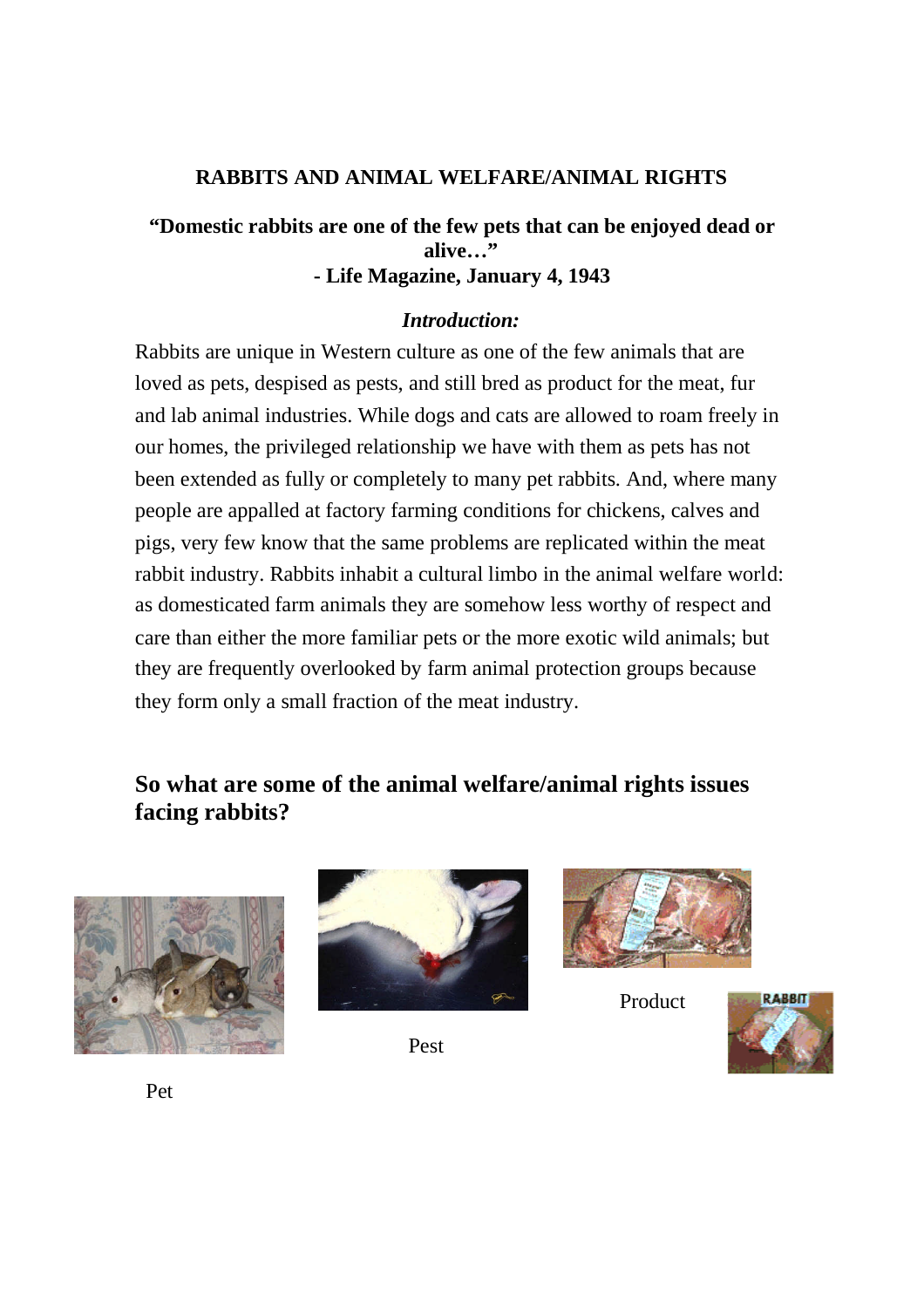### **Rabbits as PETS: the pet industry:**

"I like rabbits, I've just never really cared about them" - quotation cited in *Stories Rabbits Tell*

## **Did you know…**

Rabbits are much more common as pets than people realize, anywhere between the  $3<sup>rd</sup>$  and the  $5<sup>th</sup>$  most popular pet in the US, Europe, parts of the Antipodes and Japan, with estimates of over 5 million pet rabbits living in the US alone.

Hundreds of rabbits are seized, surrendered or brought to BC shelters alone. Some of the most common reasons for rabbits being surrendered to shelters include: Moving; Kids lost interest; Don't have time; Can't take care of any more; Wasn't mine originally and now I don't want it; Don't know how to take care of it; Messy; Had babies

## **Where do these unwanted rabbits come from?**

While people are familiar with puppy mills, most are unfamiliar with bunny mills, rabbitries that produce kits for transportation and sale to retailers, either directly or through brokers. In addition to these large scale operations, there are also a number of breeders of show rabbits who sell



account people who do not advertise on the internet but who sell through ads, and people who have rabbits who simply put up notices at their houses.

stock as either show or pet quality.

There are close to 30 BC rabbit breeders advertising rabbits for sale on the internet, and this figure would increase exponentially if we took into

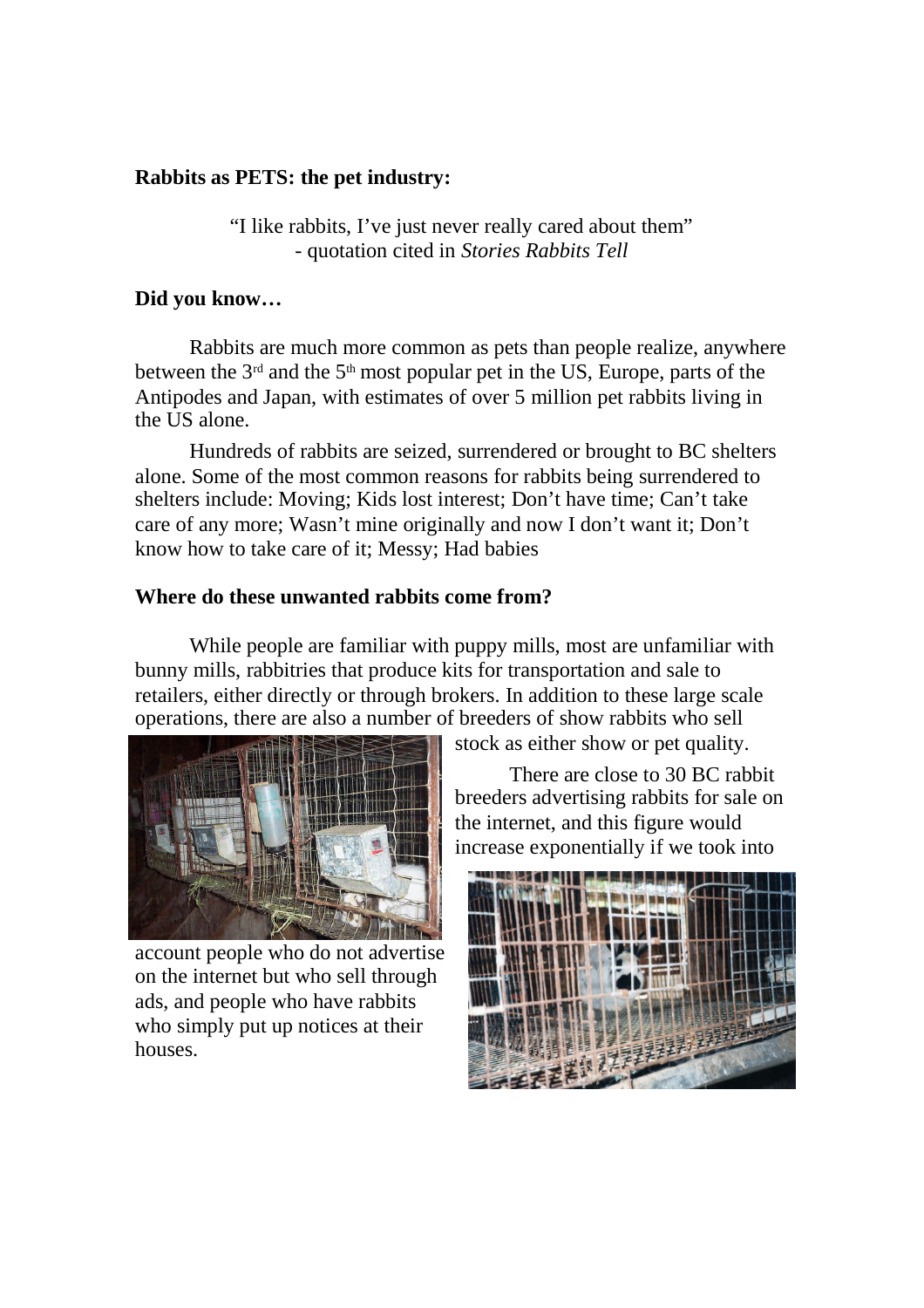While many breeders are careful to note their affiliation with the American Rabbit Breeders Association and show at least some concern for the rabbits they sell, others seem less careful.

At least one breeder advertised the fact she culled heavily. For show breeders culling is an inevitable part of raising rabbits. Those who are small, sick, or do not conform to colour or shape are killed, used as meat or reptile bait or sold as pet stock. If breeders cull extensively, as some commercial pet breeders do, upward of 90-95% of rabbits can be culled.

Other breeders were selling "pet quality" stock because the rabbit had visible medical problems (a spot in their eye), because they were "unsuitable" (could not produce live kits after two attempts), or were older breeding stock.

At least one Canadian breeder had issued a warning on her website about another breeder who had sold stock rabbits that were clearly sick or who died within a short time after transportation. These are just small examples of larger problems with the ethics of breeding for profit.

Figures from the US suggest that while our examples are small they are typical and indicative of large scale problems with pet industry. It is generally assumed that 20-30% of young rabbits destined for pet stores will die in transportation, that more will die once they are in the stores and that



some who survive the store will still die once they reach their new home. Both US and UK newspapers have featured stories about the inhumane treatment excess or sick pet store rabbits receive, including suffocation and beating to death.

Problems with the treatments animals receive as pet store product are endemic and widely reported and are particularly pertinent to rabbits as appropriate standards of care and treatment are less well known and as rabbits are adept at hiding illness.

### **Rabbits as PEST: the problems with pesticide**

"All the arguments to prove man's superiority cannot shatter this hard fact: in suffering the animals are our equals**.**" *Peter Singer Ira W. DeCamp Professor of Bioethics of Princeton's Center for Human Values*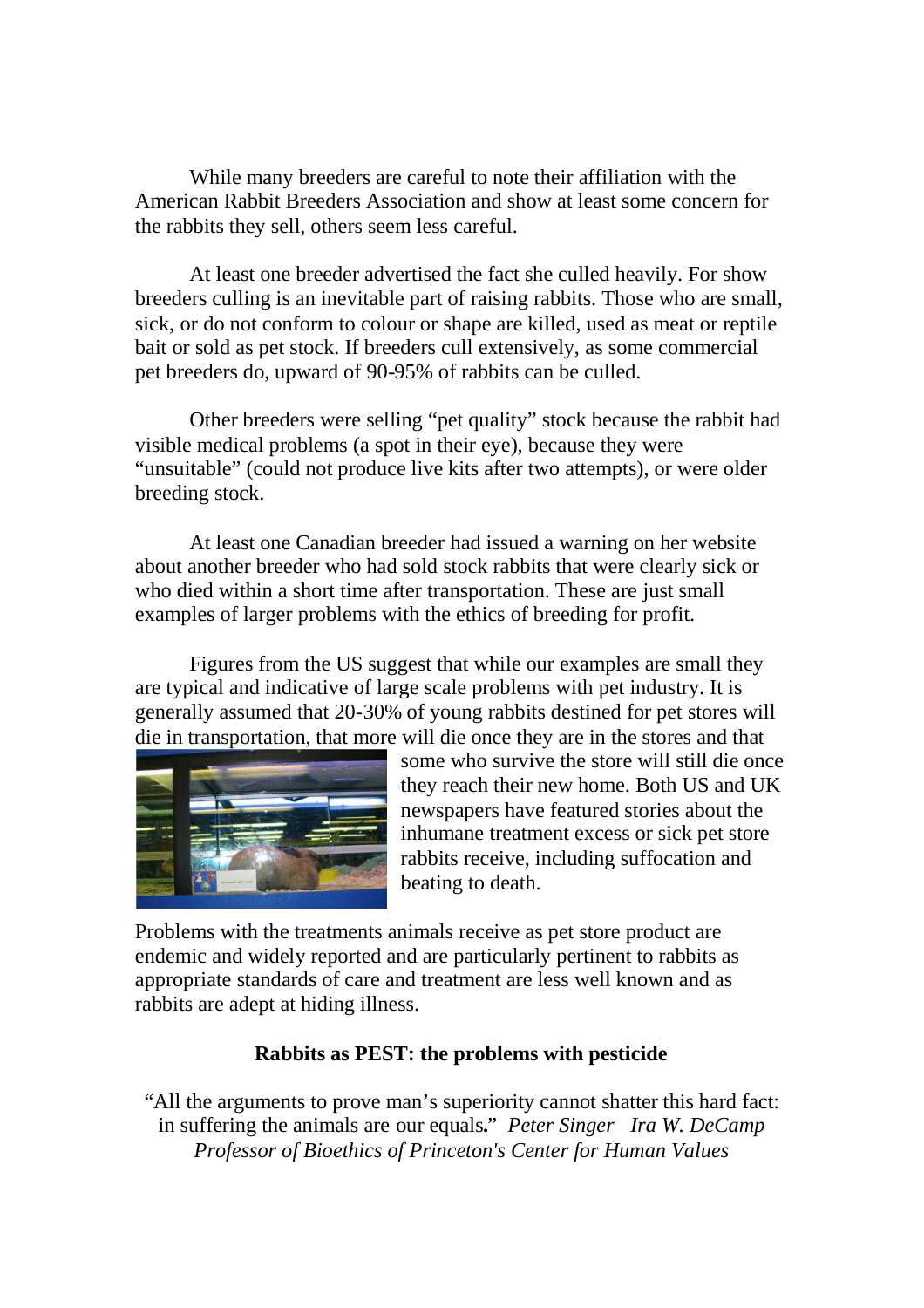Domestic European rabbits were introduced to Australia and New Zealand in the later eighteenth century; a hundred years later they had proliferated so widely farmers were being forced to leave their farms. The most famous response of the Australian government to this population explosion was the Rabbit Proof Fence, a 2,000 mile long fence running across the country built at the beginning of the twentieth century. Unchecked there is little doubt that rabbits can create immense damage particularly to cultivated lands. So what happens when rabbits and agricultural – or human - interests collide?

Innumerable method have been used to deplete rabbit populations including the introduction of natural predators, trapping, gassing, rabbit drives (where thousands of rabbits are driven into corrals and then bludgeoned), poisoning, fumigation with cyanide powder and fencing. Recent attempts have included the introduction of fatal viral agents into rabbit populations.

The first attempt at biological control was the myxoma virus, which Australia introduced into its rabbit population in the 1950s. Some of the symptoms of myxomatosis include swelling in eyes, ears, mouth, nose, genitals, high fevers, seizures, and hemorrhaging, with death resulting from a range of infections, liver disease, or the inability of animals blinded by the disease to defend themselves from predation.





The initial introduction of the virus in Australia eliminated approximately 99% of the wild rabbit population in areas it was released, although it was less successful in New Zealand. Myxoma virus was similarly introduced to France in 1952 where it killed 98% of wild and 40% of domestic rabbits, and quickly spread throughout Europe and England.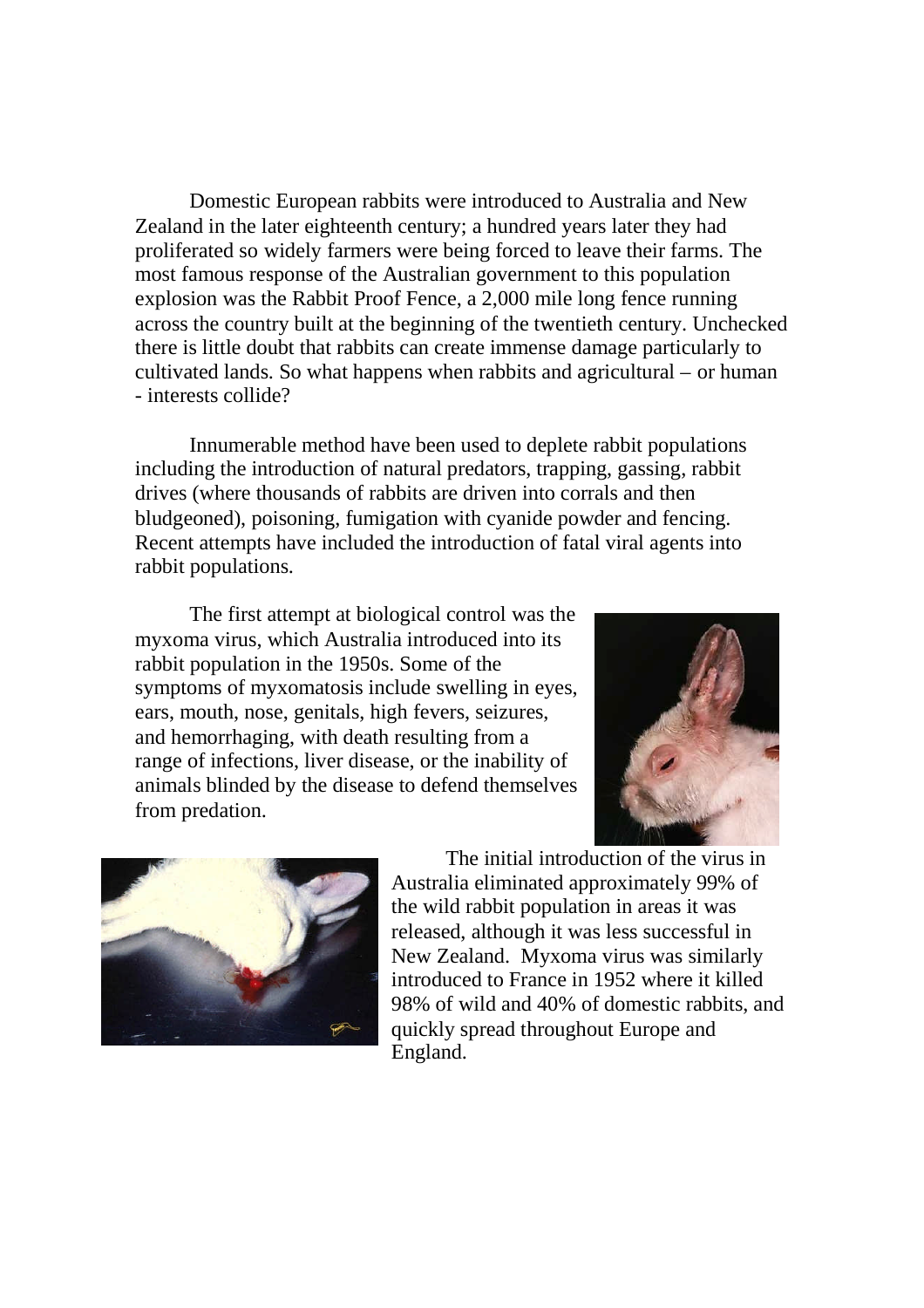A key problem with the introduction of the myxoma virus was, ironically, its success rate: myxomatosis can spread so rapidly that ecological chains can be affected because many predators are dependent on rabbits as food. In Britain, for example, while grasses flourished small animal populations dropped due to increase predation by birds, foxes, stoats and weasels.

The most recent and most controversial of biological control measures is rabbit hemorrhagic disease (RHD), also called rabbit calicivirus, or viral hemorrhagic disease (VHD). As the USDA's APHIS web site indicates, the disease was first seen in China in the mid 1980s and has since been reported in Mexico, Cuba, the USA and approximately 37 other countries, with a mortality rate of up to 90%.

While RHD has never been formally released, in the mid 1990s it managed to "travel" from an Australian experimental facility on Wardang Island and within a space of two months had eradicated upward of ten million rabbits on the mainland. Two years later, contrary to government recommendations, New Zealand farmers imported the disease and, unable to stop the spread, the New Zealand government subsequently legalized the spread of RHD.

A major concern about RHD is the inherent mutability and instability of caliciviruses, including their ability to jump species. While there is a French vaccine for RHD, the ability of viruses to mutate beyond the abilities of the vaccine to control suggests due caution be used in inter species biological warfare.

#### **Rabbits as PRODUCT: meat and fur**

"I look into the sweet brown eyes of an adorable rabbit and think SLIPPERS!" cited in *Stories Rabbits Tell Susan E. Davis & Margo Demello 2003*

"….the time will come when men such as I will look upon murder of animals as they look upon the murder of men." Leonardo Da Vinci

As part of its investigations into the 2000 outbreak of rabbit calicivirus the US government indicated the US commercial rabbit industry was worth about 25 million dollars, 60% of which came from laboratory uses. While this dollar amount is small in comparison to commercially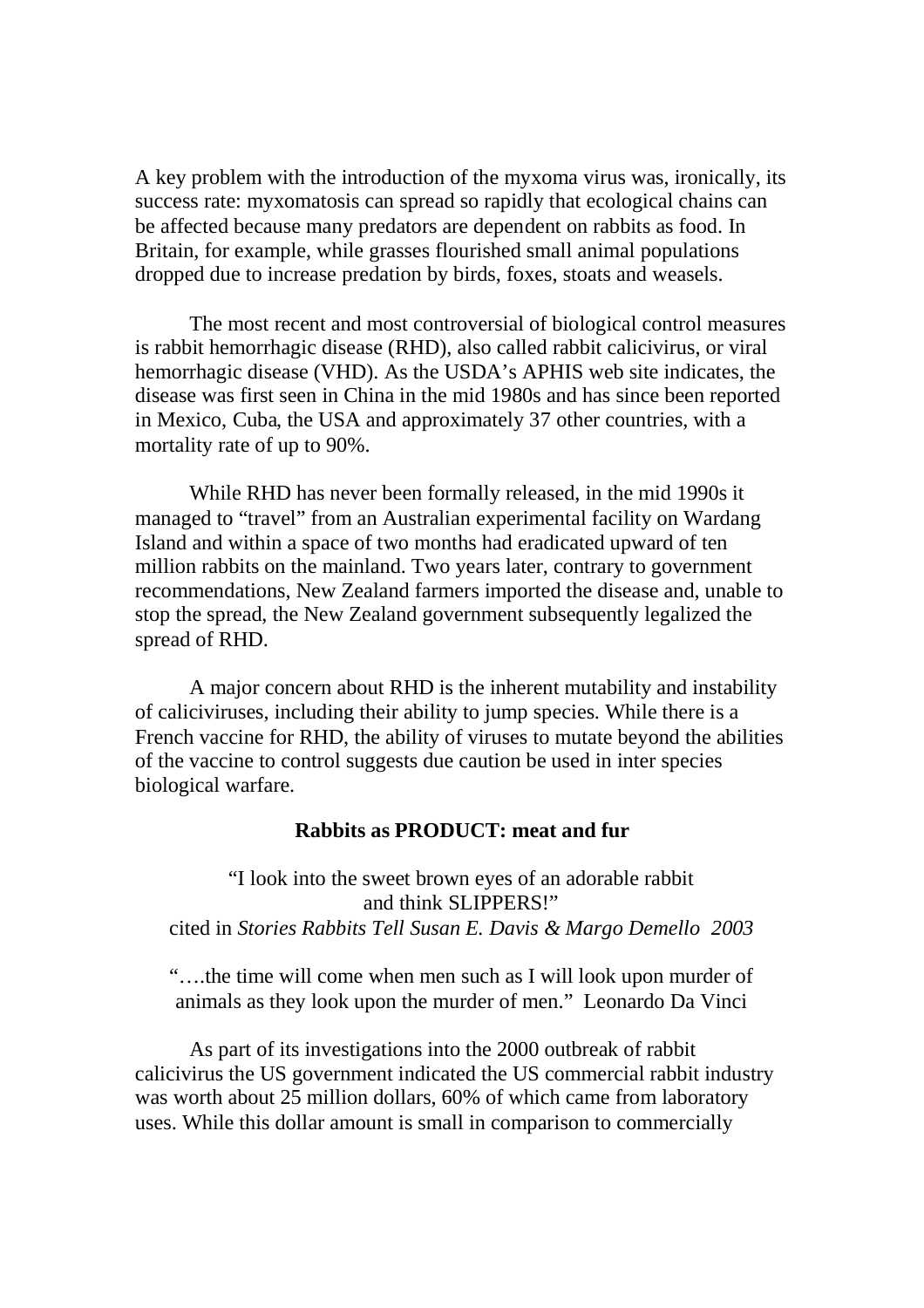raised beef or chicken, farmed rabbits suffer in exactly the same way as other intensively reared animals do.

During the 1960s and 70s European producers experimented by housing thousands of rabbits together. Implementing changes to lighting, using artificial insemination and hormone treatments, trying artificial insemination, and weaning kits early to increase the amounts of times does could be bred in a year were some of the techniques used to boost production rates.

Most rabbit meat breeders in Canada are small scale operations with less than 100 breeding does. We were able to locate approximately a dozen meat breeders throughout BC, a number of whom also raised show or pet rabbits; several meat breeders also sold meat stock as pets, and frozen rabbit meat as snake food.



Common injuries seen in the intensively farmed rabbits include damage to paws and hocks because of the use of metal grating for flooring, spinal damage because of crowding in

cages, complicated by respiratory and infectious diseases of various kinds as rabbits are packed six

or more to a cage and housed row upon row and layer upon layer in living meat warehouses.



If life in the rabbitry is unpleasant, the transport for slaughter can be

even worse. Many rabbits have to endure hours of transport to the slaughter house. They travel in crates between six and eleven inches high that are crammed with as many as eight rabbits and, like chickens, they are then stacked on a





truckbed with hundreds of other rabbits. **Deaths** from

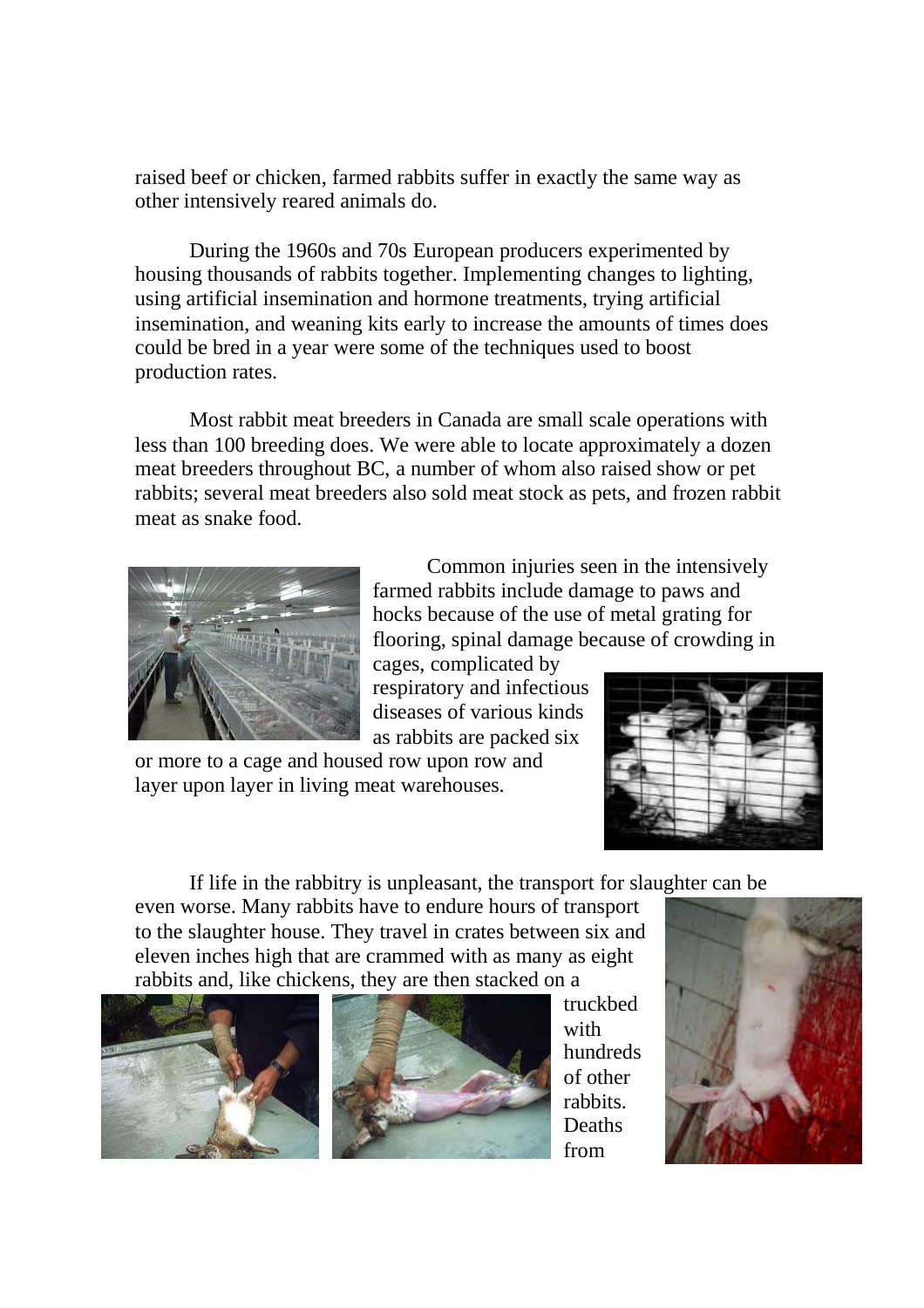stress and injury are common and slaughtering methods are uncertain, with some rabbits most certainly being left alive and conscious prior to being hung and having their throats cut to "bleed out."

The most recent attempts to increase rabbit meat production have been seen in the Third World where development agencies promote the rabbit as a tool to self-sufficiency and as a fast and easy source of renewable meat.

Organizations promoting rabbit meat projects include the United Nations and The Peace Corps, and programs can be found in Ghana, Tanzania, Kenya, the Philippines, Costa Rica, El Salvador, Indonesia, Vietnam and other countries. Many of these programs focus on women farmers.



Some breeders suggest fur production is



simply a "by-product" of meat production. Although the pelts from fryers can be used for trim, better fur can be obtained from a mature rabbit. Most rabbit fur is obtained from Europe or China but very little is known about the specifics of the rabbit fur industry as most fur industry focus have been on foxes, mink, or endangered species. What has become apparent is that rabbits are not the only pet animals that are slaughtered for their fur and recent

years have seen campaigns around the slaughter of domestic dogs and cats in places like the East, but little mention is made of the millions of rabbits killed.

### **Rabbits as PRODUCT: for the sake of science**

"I abhor vivisection with my whole soul. I detest the unpardonable slaughter of innocent life in the name of science, and of humanity so-called, and all the scientific discoveries stained with innocent blood I count of no consequence." Mahatma Gandhi



Rabbits have been used as test animals in experimental science since the nineteenth century but were not bred for the industry until the twentieth century. These days specialized breeding facilities can provide "Pathogen Free" rabbits raised in sterile conditions, or